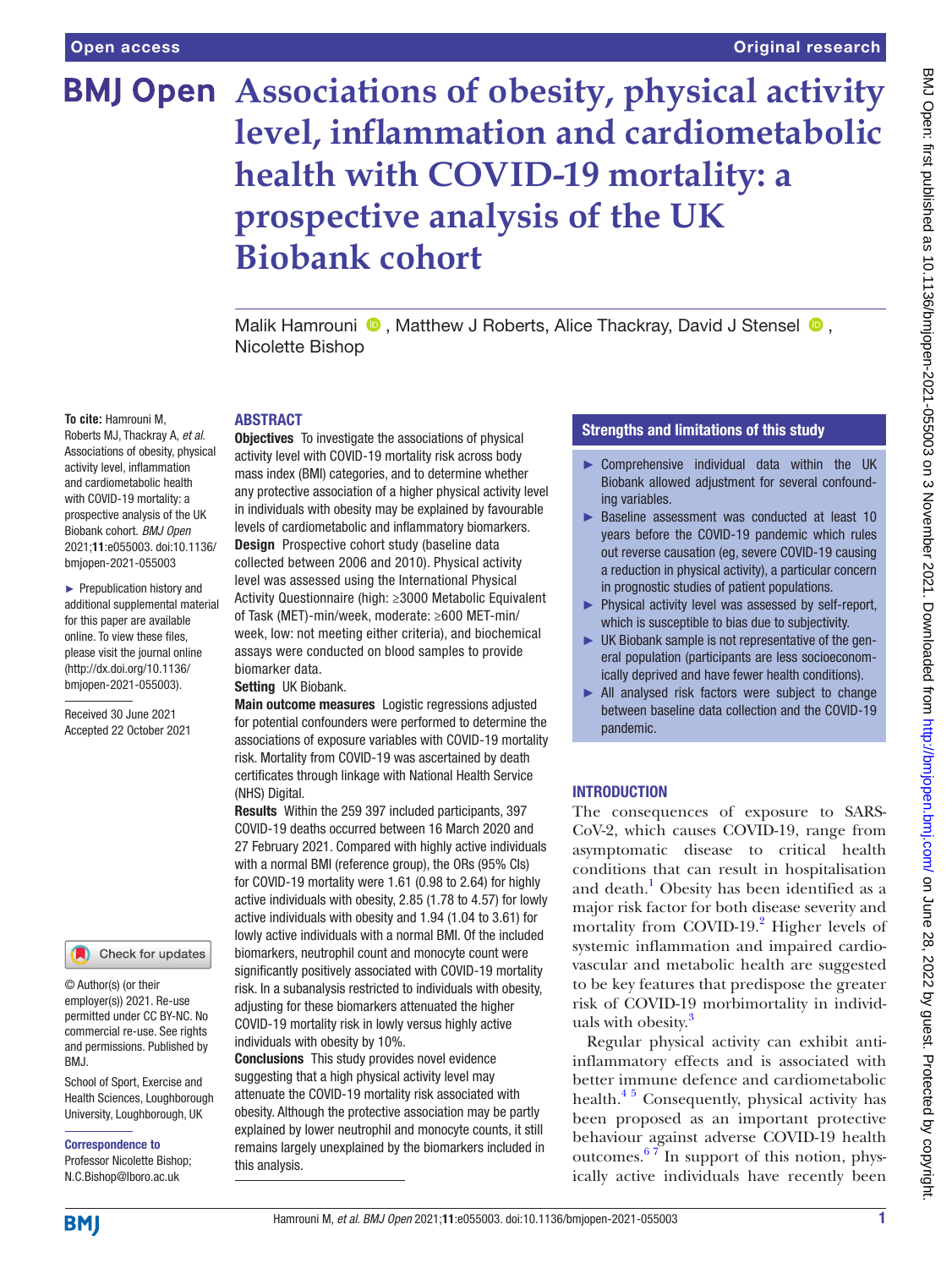shown to be at lower risk of COVID-19 mortality.<sup>[8](#page-7-5)</sup> However, no studies have investigated whether a protective association of physical activity against COVID-19 mortality may also be apparent in obesity. Physically active individuals with obesity exhibit better cardiometabolic health and lower systemic inflammation compared with their less active counterparts. $9-11$  Importantly, this suggests the potential for higher levels of physical activity to reduce the burden of COVID-19 typically associated with obesity.

Although the COVID-19 vaccination programme is underway in the UK, worldwide delivery will present challenges and effects will not be instantaneous.<sup>12</sup> In turn, it is imperative to continue to develop our understanding of how modifiable lifestyle factors may influence the burden of COVID-19, particularly in at-risk populations. Therefore, using the UK Biobank, this study will investigate the associations of body mass index (BMI) category, physical activity level, and cardiometabolic and inflammatory biomarkers with COVID-19 mortality risk. Further, we aim to determine if any protective association of a higher physical activity level may extend to individuals with obesity, and whether this may be explained by favourable biomarker profiles.

#### **METHODS**

All data were provided by UK Biobank, a prospective cohort in the UK that collected health-related measures from over 500 000 participants aged 37–73 years, between  $2006$  and  $2010.<sup>13</sup>$  In the present study, we used data collected at baseline from UK Biobank assessment centres as exposures, in conjunction with COVID-19 mortality data, available through linkage of the cohort with National Health Service (NHS) Digital. The analysis conducted for this study covers the period between 16 March 2020 and 27 February 2021.

#### Participant demographics

Age at baseline was derived from date of birth and date of attending assessment centre. Current age was estimated as age on 1 March 2020. Height and body mass were measured at baseline using a Seca 240 cm height measure and a Tanita BC418MA body composition analyser, respectively. BMI was calculated from body mass (kg) divided by height squared  $(m^2)$  and was categorised into three groups (normal  $18.5-24.9$  kg/m<sup>2</sup>, overweight  $25.0-29.9$  $\text{kg/m}^2$ , obesity 30 kg/m<sup>2</sup> or above). Individuals who were underweight (n=1255) were not included in the analysis due to limited COVID-19 deaths (n=2). Sex was acquired from NHS records at recruitment. Additional information on potential confounders at the baseline assessment was assessed via self-report using a touchscreen questionnaire, including ethnicity (white, black, South Asian or mixed/other), smoking status (current, never, previous), alcohol intake frequency (daily/almost daily, one to two times/week, one to three times/month, special occasions only, never) and highest level of educational attainment (college/university degree, A-levels/AS-levels or

equivalent, GCSEs or equivalent, none of the above). The number of illnesses (cancer and non-cancer illnesses) and number of treatments or medications for each participant at baseline were also assessed by touchscreen questionnaire. Townsend Deprivation Index, whereby higher values imply a greater degree of deprivation, was calculated for each participant using national census output for their postcode at the time of recruitment. $^{14}$ 

#### **Comorbidities**

Comorbidities were assessed at baseline and updated over the follow-up period using participant linkage with hospital episode statistics (occurrences of specific International Classification of Diseases 10th revision (ICD-10) codes in hospital admission data up until 27 February 2021). Listed comorbidities include cardiovascular diseases (ischaemic heart disease, hypertensive disease, pulmonary heart disease and cerebrovascular disease), respiratory diseases (asthma, chronic obstructive pulmonary disease, chronic bronchitis, emphysema and bronchiectasis), diabetes mellitus, liver disease, kidney disease and cancer.

#### Physical activity level

Physical activity level was assessed using the short-form International Physical Activity Questionnaire (IPAQ), which classifies individuals into either 'low', 'moderate' or 'high', based on Metabolic Equivalent of Task (MET) minutes per week for walking and moderate-vigorous intensity physical activity.<sup>15</sup> High and moderate physical activity levels were classed as achieving ≥3000 and ≥600 MET-min per week of any combination of walking, moderate-intensity or vigorous-intensity activity, respectively. Individuals who did not meet such criteria were considered to have a low physical activity level. More detailed information on the thresholds used to categorise different physical activity levels can be found in the data processing guidelines developed by IPAQ.<sup>[16](#page-7-11)</sup>

#### Inflammatory and cardiometabolic biomarkers

Non-fasting venous blood samples were collected at the baseline assessment and a wide range of biochemical assays were conducted to provide individual data on biomarkers that are established risk factors for disease and/or valuable clinical diagnostic measures. Detailed procedures for UK Biobank blood sample collection and processing are provided in the UK Biobank manual on blood sample collection and processing.<sup>17</sup> The present study included C reactive protein (CRP) and total and differential leucocyte counts (neutrophil, lymphocyte and monocyte count) as markers of systemic inflammation, and total cholesterol, high-density lipoprotein cholesterol (HDL-C), low-density lipoprotein cholesterol (LDL-C), triglycerides (TG), glucose and glycated haemoglobin (HbA1c) as markers of cardiometabolic health.

#### COVID-19 mortality data

COVID-19 mortality was determined from the presence of ICD-10 codes U07.1 (virus identified in laboratory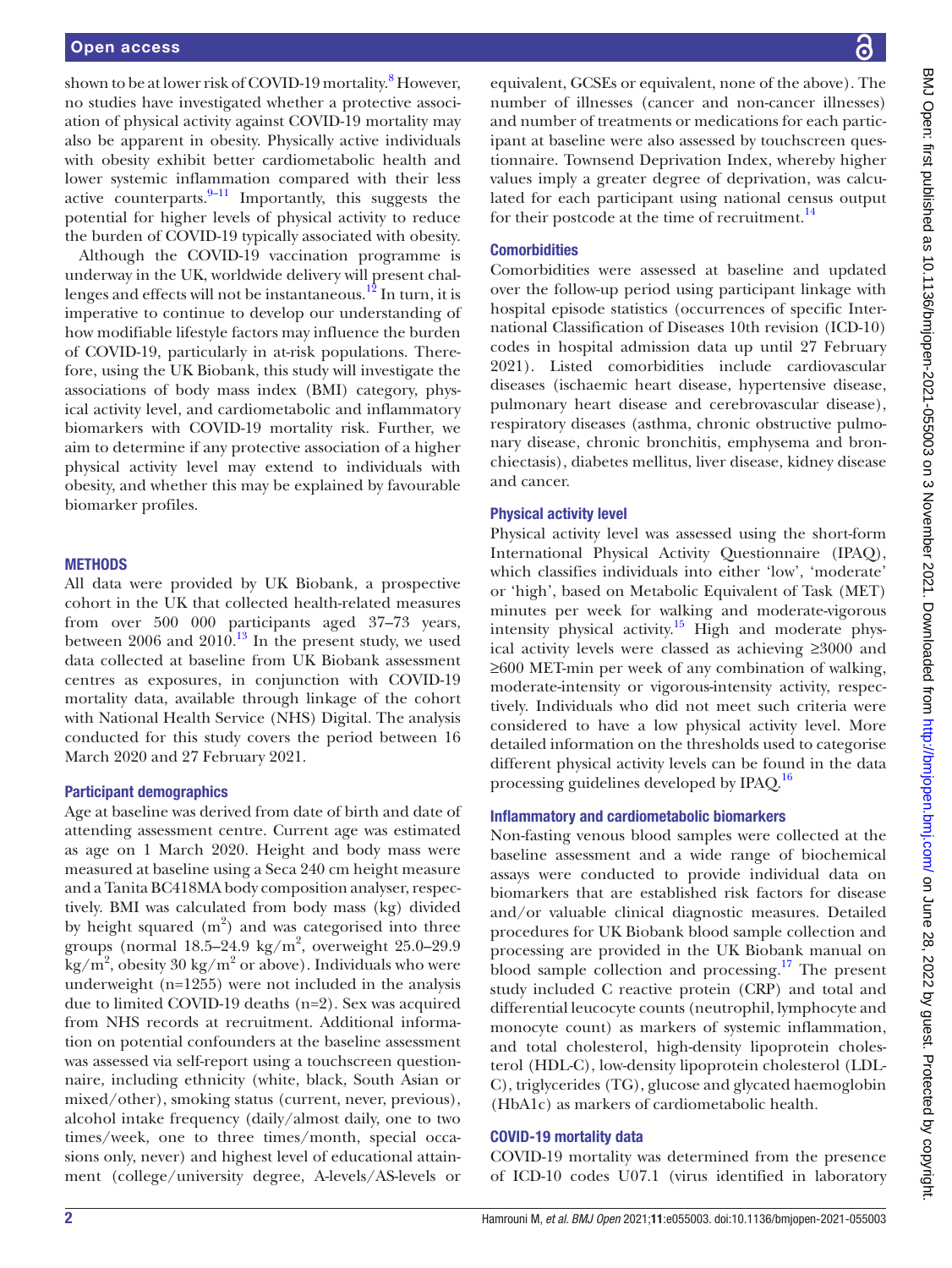testing) or U07.2 (clinical or epidemiological diagnosis) as the primary cause on the death certificate.

# Statistical analysis

Participant demographics were presented as median and IQR for continuous and discrete variables (due to non-normal distribution) and number and percentage for categorical variables. Comorbidities were presented as number and percentage. Separate logistic regressions were carried out to identify the associations of BMI category, physical activity level and cardiometabolic and inflammatory biomarkers with COVID-19 mortality. Next, we assessed the risk of COVID-19 mortality for the different combinations of physical activity level (high, moderate, low) and BMI category (normal, overweight, obesity), with highly active individuals with a normal BMI as the reference group.

To determine whether a potential protective association of a higher physical activity level against COVID-19 mortality in individuals with obesity may be explained by favourable biomarker profiles, we performed additional logistic regressions in a subanalysis restricted to individuals with obesity stratified by physical activity level. These logistic regressions were performed in two models, with model 1 adjusted for potential confounders and model 2 further adjusted for cardiometabolic and/ or inflammatory biomarkers found to be associated with COVID-19 mortality. The degree to which cardiometabolic and/or inflammatory biomarkers may explain the association between physical activity level and COVID-19 mortality in individuals with obesity was ascertained from the percentage change in the effect estimate upon their inclusion in the biomarker-adjusted model, in line with previous studies[.18 19](#page-7-13) Percentage change was calculated from the change in value divided by the original value, multiplied by 100 (using ORs expressed as percentages). This analysis was conducted in individuals with obesity as opposed to across all BMI categories, to ensure that adjustment was assessing factors that may contribute to the effect of physical activity level and not differences in BMI category.

As there may be similar risk factors for severe and fatal COVID-19, sensitivity analysis was conducted to determine whether exclusion of individuals with a positive SARS- $CoV-2$  test result from an inpatient setting<sup>20</sup> who did not die from COVID-19 altered the results. Another reason for conducting sensitivity analysis is that as COVID-19 testing data are updated more frequently than mortality data, it is possible that a lag may exist between inpatients with COVID-19 who die from the infection and this occurrence appearing in the mortality records. Analysis for this study was therefore restricted to participants with measurements taken at assessment centres in England (since dynamic linkage of COVID-19 testing results are exclusively provided by Public Health England).<sup>[20](#page-7-14)</sup>

Potential confounders included baseline age, sex, ethnicity, BMI, physical activity level, smoking status, alcohol intake frequency, educational attainment,





Main analysis  $(n = 259397)$ 

<span id="page-2-0"></span>Figure 1 Path diagram for main analysis and subanalysis. \*Variable not adjusted for when it is the exposure. BMI, body mass index.

Townsend Deprivation Index, number of illnesses, and number of treatments or medications taken. Logistic regressions were adjusted for all potential confounders, except for BMI when stratifying participants by BMI category and physical activity level when stratifying participants by physical activity level. Results from logistic regressions were reported as ORs with 95% CIs. Statistical significance was accepted at the alpha level of 0.05, and the corresponding 95% CIs were calculated. All statistical analyses were performed with Stata V.16 (StataCorp, College Station, Texas, USA). A path diagram to illustrate the study design is presented in [figure](#page-2-0) 1.

#### Patient and public involvement

No participants contributed to setting the research questions or determining the study design. Direct dissemination of the results to participants is not possible/ applicable.

#### **RESULTS**

The analytical sample was composed of 259 397 participants from English assessment centres after excluding those who were lost to follow-up, those who died before 16 March 2020, those with missing data and underweight individuals ([online supplemental figure 1\)](https://dx.doi.org/10.1136/bmjopen-2021-055003). Within this sample, there were 397 COVID-19 deaths between 16 March 2020 and 27 February 2021. Participant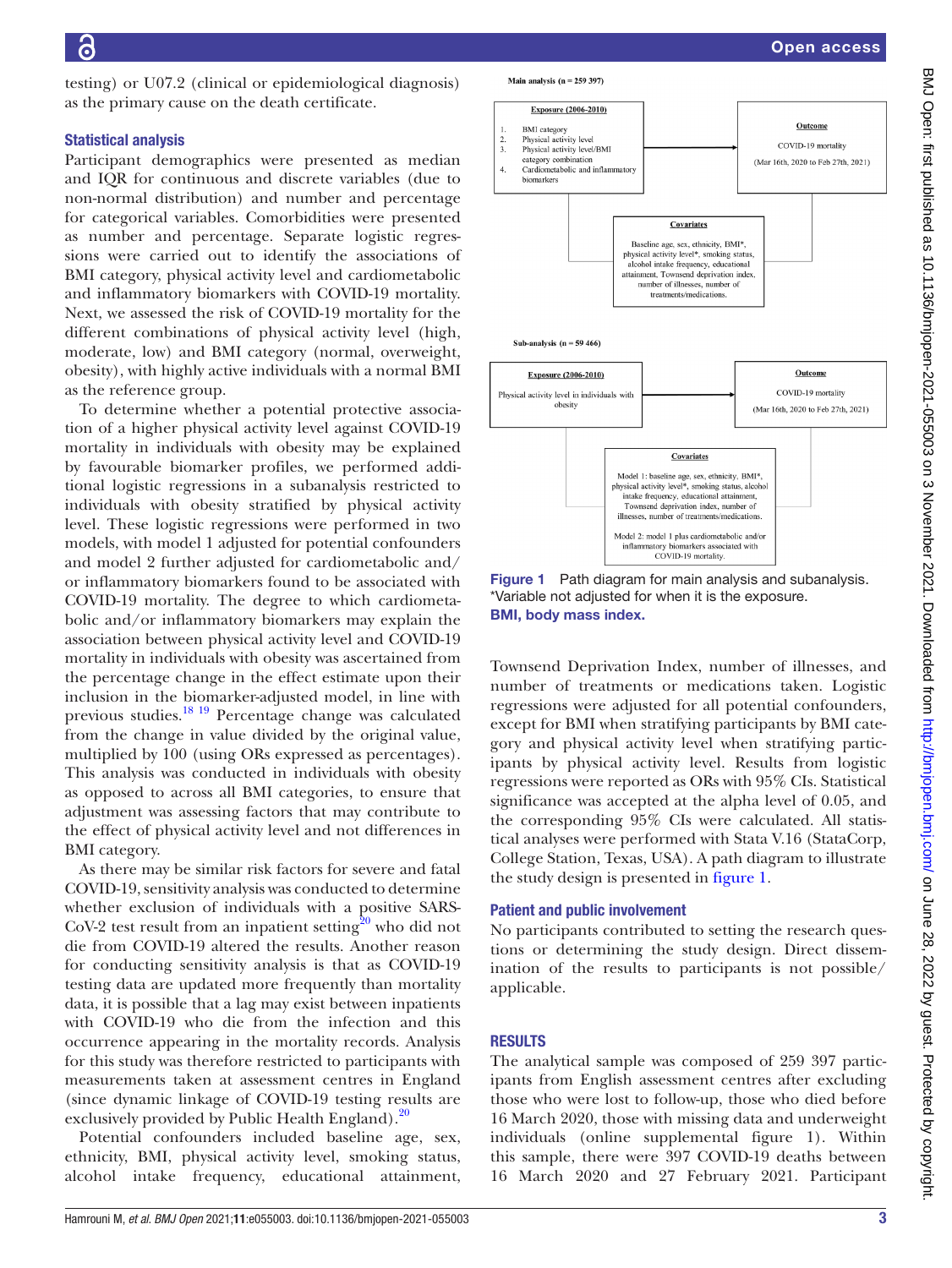demographics are presented for individuals who did and did not die from COVID-19 in [table](#page-3-0) 1. Participants who died from COVID-19 were more likely to be older, male, current or former smokers, as well as have obesity, a low physical activity level and lower educational attainment. Additionally, the Townsend Deprivation Index, the number of illnesses, and the number of treatments and medications taken were higher for participants who died from COVID-19. Regarding comorbidities, individuals who died from COVID-19 had a higher prevalence of the listed cardiovascular and respiratory diseases, as well as diabetes, liver disease, kidney disease and cancer ([table](#page-4-0) 2).

# Associations of BMI category with COVID-19 mortality independent of physical activity level

Compared with those with a normal BMI (reference group), the risk of COVID-19 mortality was significantly higher for individuals with overweight and obesity ([table](#page-4-1) 3).

#### Associations of physical activity level with COVID-19 mortality independent of BMI

Individuals with a low physical activity level were at a significantly higher risk of COVID-19 mortality compared with highly active individuals (reference group), whereas moderately active individuals were not at a significantly higher risk ([table](#page-4-2) 4).

## Associations of physical activity level with COVID-19 mortality across BMI categories

The associations of physical activity level with COVID-19 mortality across BMI categories are presented in [figure](#page-5-0) 2. A low physical activity level was associated with a significantly higher COVID-19 mortality risk for individuals with a normal BMI (adjusted OR=1.94,  $95\%$  CI=1.04 to 3.61), overweight (1.70, 1.03 to 2.83) and obesity (2.85, 1.78 to 4.57), compared with highly active individuals with a normal BMI (reference group). Moderately active individuals with obesity were still at significantly greater risk (1.96, 1.23 to 3.13), whereas moderately active individuals with a normal BMI were not at higher risk (0.93, 0.53 to 1.63), compared with the reference group. While moderately active individuals with overweight (1.52, 0.97 to 2.38) were at higher risk compared with the reference group, this did not reach statistical significance. The COVID-19 mortality risk was still higher in highly active individuals with obesity (1.61, 0.98 to 2.64) and overweight (1.51, 0.96 to 2.35) compared with the reference group; however, these associations were also non-significant.

# Associations of cardiometabolic and inflammatory biomarkers with COVID-19 mortality

Total leucocyte, neutrophil and monocyte count were positively associated with COVID-19 mortality risk, although CRP and lymphocyte count did not exhibit a significant association ([table](#page-5-1) 5). There was no significant association for glucose, HbA1c, total cholesterol, LDL-C, HDL-C and TG with COVID-19 mortality ([table](#page-5-1) 5).

<span id="page-3-0"></span>Table 1 Participant demographics for individuals who did and did not die from COVID-19

| Variables                       | No COVID-19<br>mortality<br>$(N=259 000)$ | COVID-19<br>mortality<br>$(N=397)$ |
|---------------------------------|-------------------------------------------|------------------------------------|
| Baseline age (years) 57 (49-63) |                                           | $65(61-67)$                        |
| Current age (years)*            | 68 (61-74)                                | 76 (72-78)                         |
| <b>Sex</b>                      |                                           |                                    |
| Female                          | 135 763 (52%)                             | 121 (30%)                          |
| Male                            | 123 237 (48%)                             | 276 (70%)                          |
| Ethnicity                       |                                           |                                    |
| White                           | 246 065 (95%)                             | 364 (92%)                          |
| South Asian                     | 4843 (2%)                                 | 11 (3%)                            |
| <b>Black</b>                    | 3518 (1%)                                 | 16 (4%)                            |
| Mixed/other                     | 4574 (2%)                                 | 6(2%)                              |
| <b>Smoking status</b>           |                                           |                                    |
| Never                           | 143 497 (55%)                             | 144 (36%)                          |
| Previous                        | 90 730 (35%)                              | 194 (49%)                          |
| Current                         | 24 773 (10%)                              | 59 (15%)                           |
| Alcohol intake frequency        |                                           |                                    |
| Daily/almost daily 55 736 (22%) |                                           | 86 (22%)                           |
| 3-4 times/week 62 780 (24%)     |                                           | 67 (17%)                           |
| 1-2 times/week 66 766 (26%)     |                                           | 96 (24%)                           |
| 1-3 times/month                 | 28 474 (11%)                              | 36 (9%)                            |
| Special occasions 27 013 (10%)  |                                           | 60 (15%)                           |
| Never                           | 18 231 (7%)                               | 52 (13%)                           |
| Educational<br>attainment       |                                           |                                    |
| University or<br>college degree | 90 618 (35%)                              | 70 (18%)                           |
| A/AS-levels or<br>equivalent    | 30 769 (12%)                              | 31 (8%)                            |
| <b>GCSEs or</b><br>equivalent   | 71 214 (28%)                              | 88 (21%)                           |
| None of the<br>above            | 66 399 (26%)                              | 208 (53%)                          |
| BMI ( $\text{kg/m}^2$ )         | 26.6 (24.1-29.7)                          | 28.8 (26.0-32.8)                   |
| <b>BMI</b> category             |                                           |                                    |
| Normal                          | 87 751 (34%)                              | 65 (16%)                           |
| Overweight                      | 111 939 (43%)                             | 176 (44%)                          |
| <b>Obesity</b>                  | 59 310 (23%)                              | 156 (39%)                          |
| Physical activity<br>level      |                                           |                                    |
| Low                             | 47 718 (18%)                              | 109 (27%)                          |
| Moderate                        | 105 414 (41%)                             | 150 (38%)                          |
| High                            | 105 868 (41%)                             | 138 (34%)                          |
| Number of<br>illnesses          | $1(1-3)$                                  | $3(1-4)$                           |
|                                 |                                           | Continued                          |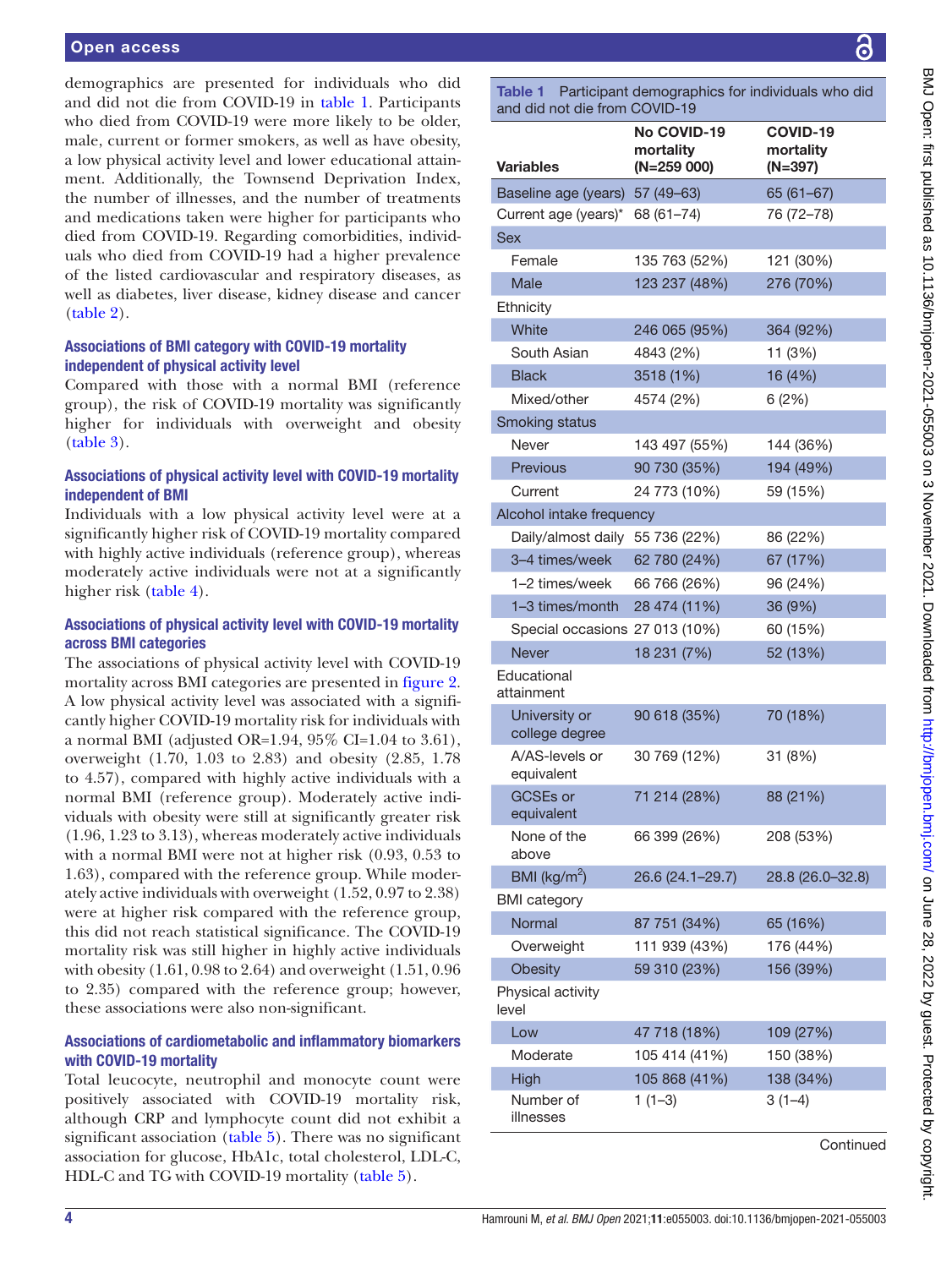| <b>Table 1</b> Continued                |                                          |                                    |
|-----------------------------------------|------------------------------------------|------------------------------------|
| <b>Variables</b>                        | No COVID-19<br>mortality<br>$(N=259000)$ | COVID-19<br>mortality<br>$(N=397)$ |
| Number of<br>treatments/<br>medications | $2(0-3)$                                 | $4(2-6)$                           |
| Townsend Indext                         | $-2.3$ ( $-3.7$ to 0.2)                  | $-1.2$ (-3.1 to 2.1)               |

Characteristics presented as median (25th–75th percentiles) for continuous and discrete variables, and number (percentage) for categorical variables.

\*Age as of 1 March 2020.

†Higher values for Townsend Deprivation Index imply a greater degree of deprivation.

BMI, body mass index.

# Biomarker-adjusted associations of physical activity level with COVID-19 mortality in individuals with obesity

The biomarker-adjusted associations of physical activity level with COVID-19 mortality in individuals with obesity can be found in [table](#page-6-0) 6. In model 1, compared with highly active individuals with obesity (reference group), moderately active individuals with obesity were not at significantly higher risk of COVID-19 mortality, but lowly active individuals with obesity were (1.80, 1.19 to 2.72). However, in model 2, adjusting for the biomarkers associated with COVID-19 mortality (neutrophil and monocyte count) attenuated this effect estimate by 10% (1.72, 1.15 to 2.61).

<span id="page-4-0"></span>

| Comorbidities in individuals who did and did not<br>Table 2<br>die from COVID-19 |                                           |                                  |  |
|----------------------------------------------------------------------------------|-------------------------------------------|----------------------------------|--|
| Comorbidity                                                                      | No COVID-19<br>mortality<br>$(N=259 000)$ | COVID-19<br>mortality<br>(N=397) |  |
| Cardiovascular diseases                                                          |                                           |                                  |  |
| Ischaemic heart disease                                                          | 26 387 (10%)                              | 125 (31%)                        |  |
| Hypertensive disease                                                             | 73 480 (28%)                              | 285 (72%)                        |  |
| Pulmonary heart disease                                                          | 4054 (2%)                                 | 49 (12%)                         |  |
| Cerebrovascular disease                                                          | 8585 (3%)                                 | 98 (25%)                         |  |
| Respiratory diseases                                                             |                                           |                                  |  |
| Asthma                                                                           | 23 231 (9%)                               | 58 (15%)                         |  |
| COPD                                                                             | 8141 (3%)                                 | 84 (21%)                         |  |
| Chronic bronchitis                                                               | $859$ ( $<$ 1%)                           | 5(1%)                            |  |
| Emphysema                                                                        | 1665 (1%)                                 | 28 (7%)                          |  |
| <b>Bronchiectasis</b>                                                            | 2386 (1%)                                 | 18 (5%)                          |  |
| Diabetes mellitus                                                                | 18 982 (7%)                               | 128 (32%)                        |  |
| Liver disease                                                                    | 5981 (2%)                                 | 51 (13%)                         |  |
| Kidney disease                                                                   | 8930 (3%)                                 | 94 (24%)                         |  |
| Cancer (malignant neoplasm)                                                      | 39 993 (15%)                              | 118 (30%)                        |  |

Comorbidities are presented as number (percentage). COPD, chronic obstructive pulmonary disease.

<span id="page-4-1"></span>Table 3 Associations of BMI category with COVID-19

Adjusted for baseline age, sex, ethnicity, physical activity level, Townsend Deprivation Index, smoking status, alcohol intake, educational attainment, number of illnesses and number of treatments/medications taken.

Significant associations (p<0.05) are highlighted in bold. BMI, body mass index.

#### Sensitivity analysis

Removal of inpatients who tested positive for SARS-CoV-2 who did not die from COVID-19 (n=1719) from the analysis resulted in similar findings to the main analysis [\(online supplemental tables 1–5\)](https://dx.doi.org/10.1136/bmjopen-2021-055003).

# **DISCUSSION**

A compelling finding from our analysis of the UK Biobank cohort was that a high pre-pandemic physical activity level attenuated the COVID-19 mortality risk associated with obesity. Furthermore, our analysis of biomarkers revealed that higher pre-pandemic total leucocyte, neutrophil and monocyte counts were associated with a higher COVID-19 mortality risk. Interestingly, the biomarker-adjusted model restricted to individuals with obesity indicated that the lower COVID-19 mortality risk in highly versus lowly active individuals with obesity may be partly explained by lower neutrophil and monocyte counts. However, the protective association for a high pre-pandemic physical activity level in obesity still remains largely unexplained by the biomarkers included in the present study.

In accordance with Sallis  $et \ al$ <sup>[8](#page-7-5)</sup> we found that a low pre-pandemic physical activity level was a risk factor for COVID-19 mortality independent of BMI. A principal novel finding in the present study, however, is that a high pre-pandemic physical activity level attenuated the

<span id="page-4-2"></span>

| <b>Table 4</b> Associations of physical activity level with<br>COVID-19 mortality |                  |                                          |  |
|-----------------------------------------------------------------------------------|------------------|------------------------------------------|--|
| <b>Physical activity</b><br>level                                                 | N deaths/N total | <b>COVID-19 mortality</b><br>OR (95% CI) |  |
| High                                                                              | 138/106 006      | 1 (reference)                            |  |
| Moderate                                                                          | 150/105 564      | 1.05 (0.83 to 1.33)                      |  |
| l ow                                                                              | 109/47 827       | 1.41 (1.09 to 1.83)                      |  |

Adjusted for baseline age, sex, ethnicity, BMI, Townsend Deprivation Index, smoking status, alcohol intake, educational attainment, number of illnesses and number of treatments/ medications taken.

Significant associations (p<0.05) are highlighted in bold. BMI, body mass index.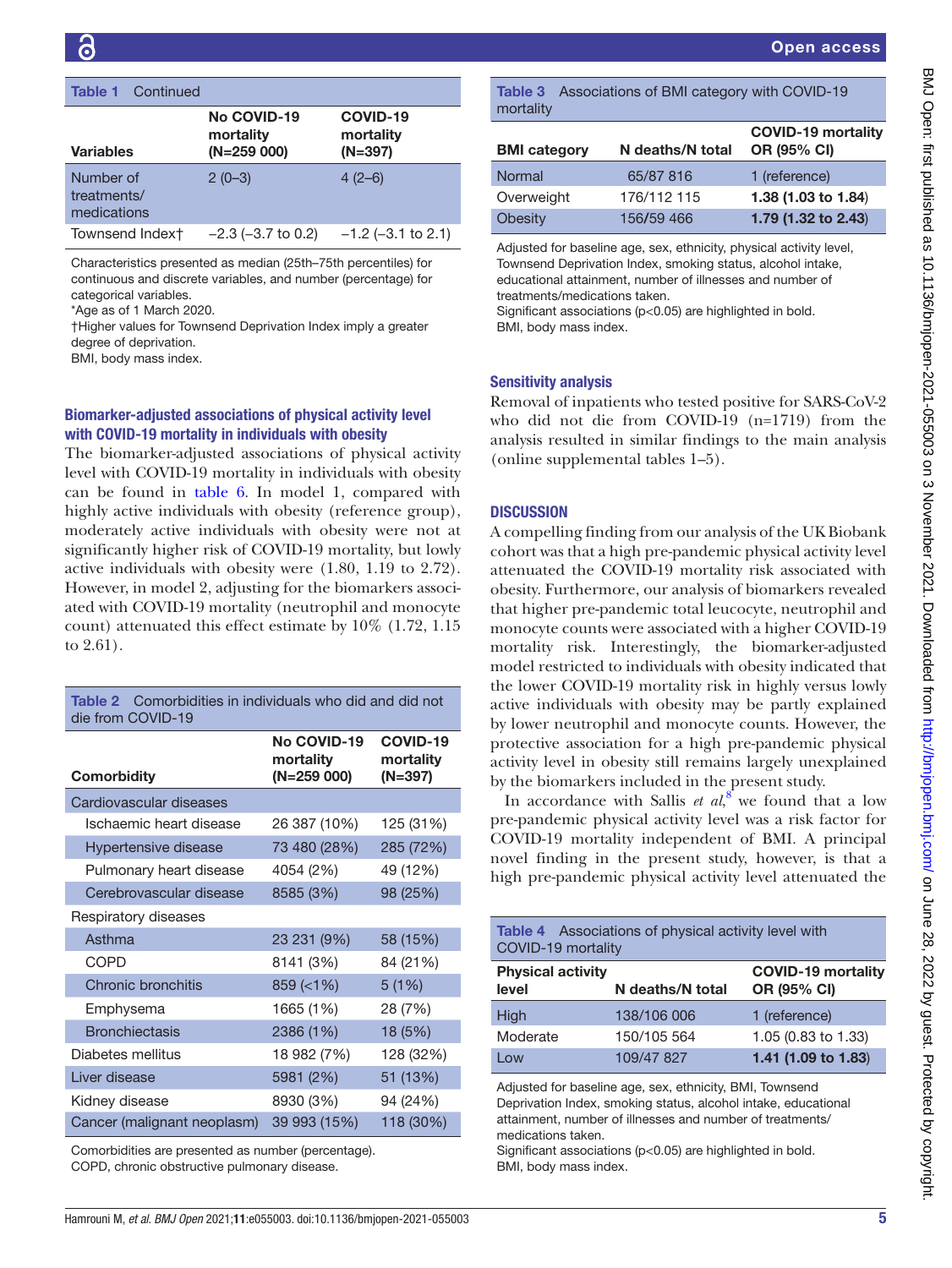



<span id="page-5-0"></span>Figure 2 Associations of physical activity level with COVID-19 mortality across BMI categories. Adjusted for baseline age, sex, ethnicity, Townsend Deprivation Index, smoking status, alcohol intake, educational attainment, number of illnesses, and number of treatments and/or medications taken. Numbers in brackets are COVID-19 deaths/total sample population. BMI, body mass index.

elevated risk of COVID-19 mortality in individuals with obesity. This finding is consistent with research indicating that physical activity has a protective effect on the hazards typically associated with obesity, such as elevated all-cause mortality and cardiometabolic disease risk.<sup>21</sup> Our results suggest there may have been a disproportionate amount of attention drawn to obesity compared with physical inactivity as a risk factor during the pandemic. Indeed, we found that lowly active individuals with a normal BMI

<span id="page-5-1"></span>

| <b>Table 5</b> Associations of cardiometabolic and inflammatory<br>biomarkers with COVID-19 mortality |                                          |  |  |
|-------------------------------------------------------------------------------------------------------|------------------------------------------|--|--|
| <b>Biomarker</b>                                                                                      | <b>COVID-19 mortality</b><br>OR (95% CI) |  |  |
| $CRP$ (mg/L)                                                                                          | 1.01 (0.99 to 1.03)                      |  |  |
| Total leucocyte count (10 <sup>9</sup> /L)                                                            | 1.03 (1.01 to 1.05)                      |  |  |
| Neutrophil count (10 <sup>9</sup> /L)                                                                 | 1.10 $(1.03 \text{ to } 1.18)$           |  |  |
| Lymphocyte count (10 <sup>9</sup> /L)                                                                 | 1.02 (0.98 to 1.07)                      |  |  |
| Monocyte count (10 <sup>9</sup> /L)                                                                   | 1.32 (1.03 to 1.68)                      |  |  |
| Total cholesterol (mmol/L)                                                                            | $0.98(0.89 \text{ to } 1.07)$            |  |  |
| LDL-C (mmol/L)                                                                                        | $0.98$ (0.87 to 1.11)                    |  |  |
| HDL-C (mmol/L)                                                                                        | 0.99 (0.70 to 1.38)                      |  |  |
| TG (mmol/L)                                                                                           | 1.01 (0.92 to 1.11)                      |  |  |
| Glucose (mmol/L)                                                                                      | 1.05 (1.00 to 1.11)                      |  |  |
| HbA1c (mmol/L)                                                                                        | 1.01 (1.00 to 1.02)                      |  |  |

OR (95% CIs) for COVID-19 mortality per one unit increase in each biomarker. Adjusted for baseline age, sex, ethnicity, BMI, physical activity level, Townsend Deprivation Index, smoking status, alcohol intake, educational attainment, number of illnesses and number of treatments/medications taken.

Significant associations (p<0.05) are highlighted in bold.

BMI, body mass index; CRP, C reactive protein; HbA1c, glycated haemoglobin; HDL-C, high-density lipoprotein cholesterol; LDL-C, low-density lipoprotein cholesterol; TG, triglycerides.

were at a significantly higher risk of COVID-19 mortality compared with highly active individuals with a normal BMI (reference group), whereas highly active individuals with obesity were not. The observed potential for higher levels of physical activity to mitigate the risk of COVID-19 mortality in obesity is crucial considering the low success rate of weight loss-focused interventions.<sup>22</sup> Although speculative, encouraging inactive individuals with obesity to partake in regular physical activity may be a more realistic strategy than weight loss-focused interventions to protect against mortality from COVID-19.

However, a high physical activity level may not completely negate the higher COVID-19 mortality risk associated with obesity. Although the COVID-19 mortality risk in highly active individuals with obesity was not significantly higher compared with highly active individuals with a normal BMI, the magnitude of the OR (1.61) and the lower 95% CI approaching 1.00 (0.98) suggests that the former may still be at elevated risk of COVID-19 mortality. Therefore, weight loss may still be necessary to further lower the COVID-19 mortality risk in highly active individuals with obesity.

Although one UK Biobank study suggested that elevated pre-pandemic total leucocyte, neutrophil and monocyte counts may be linked with greater risk of severe COVID- $19<sup>23</sup>$  to our knowledge, this is the first study demonstrating an association for higher risk of COVID-19 mortality. Moreover, in the analysis restricted to individuals with obesity, biomarker adjustment revealed that higher neutrophil and monocyte counts may partly explain the elevated COVID-19 mortality risk observed in individuals with obesity who had low levels of physical activity compared with their highly active counterparts. An excessive inflammatory response to SARS-CoV-2 infection, termed 'cytokine storm', has been identified as a major cause of death in patients with COVID- $19<sup>24</sup>$  One of the key pathological features of the cytokine storm is an abundance of neutrophils and monocytes infiltrating alveolar spaces in response to upregulated proinflammatory cytokine and chemokine release. $25-27$  Regular physical activity is associated with lower total and differential leucocyte counts.[28–30](#page-7-20) Therefore, to explain our findings, we speculate that higher premorbid neutrophil and monocyte counts in physically inactive individuals with obesity may result in a greater number of such cells migrating from the circulation into alveolar spaces during infection. In turn, this may contribute to increased disease severity and thus partly explain the greater COVID-19 mortality risk observed in lowly versus highly active individuals with obesity.

The protective association of a high pre-pandemic physical activity level in individuals with obesity still remains largely unexplained by the biomarkers included in the present study. However, this does not refute the notion that higher levels of physical activity in obesity may confer protection against COVID-19 mortality largely through beneficial effects on inflammation and cardiometabolic health, as there may be other related mechanisms that contribute to explaining our findings. Indeed, looking at the circulating levels of a relatively small selection of traditional biomarkers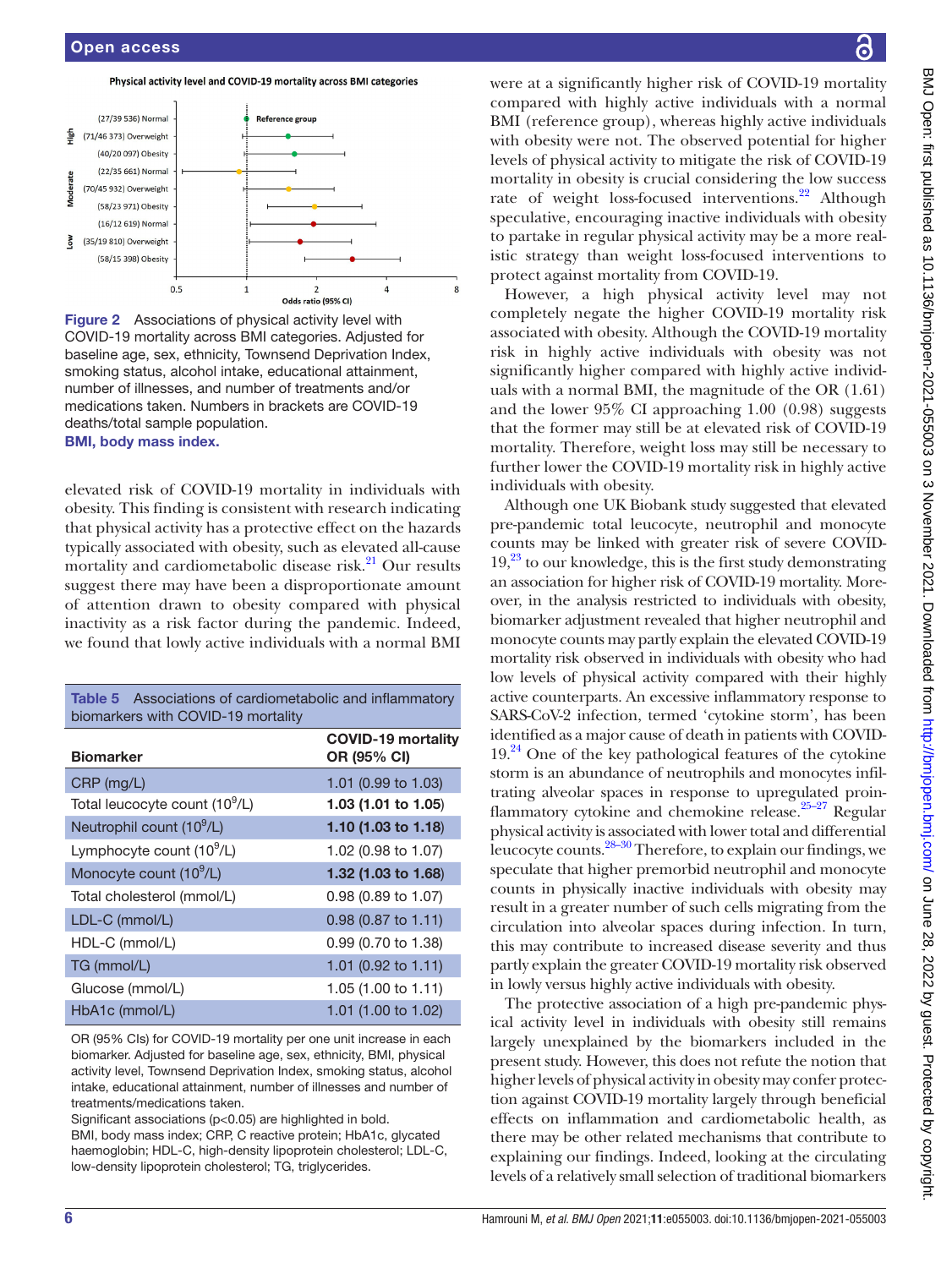<span id="page-6-0"></span>

|              | Table 6 Effect of biomarker adjustment on the associations of physical activity level with COVID-19 mortality in individuals |  |  |
|--------------|------------------------------------------------------------------------------------------------------------------------------|--|--|
| with obesity |                                                                                                                              |  |  |

|                                |                  | <b>COVID-19 mortality</b><br><b>OR (95% CI)</b> |                                |
|--------------------------------|------------------|-------------------------------------------------|--------------------------------|
| <b>Physical activity level</b> | N deaths/N total | Model 1                                         | Model 2                        |
| High                           | 40/20 097        | 1 (reference)                                   | 1 (reference)                  |
| Moderate                       | 58/23 971        | 1.21 (0.81 to 1.82)                             | 1.17 (0.78 to 1.76)            |
| Low                            | 58/15 398        | 1.80 (1.19 to 2.72)                             | 1.72 $(1.15 \text{ to } 2.61)$ |

Model 1: adjusted for baseline age, sex, ethnicity, Townsend Deprivation Index, smoking status, alcohol intake, educational attainment, number of illnesses and number of treatments/medications taken.

Model 2: model 1 plus biomarkers associated with COVID-19 mortality: neutrophil count and monocyte count (not adjusted for total leucocyte count to prevent overadjustment).

Significant associations (p<0.05) are highlighted in bold.

may restrict our insight into potential mediators of the protective association of physical activity against COVID-19 mortality. Further investigating such mechanisms is key to developing our understanding of how physical activity may modulate COVID-19 pathology and is necessary to facilitate more valid interpretation of findings.

A key strength of this study is that measures were collected at least 10 years before infection, thus ruling out reverse causation (eg, severe COVID-19 causing a reduction in physical activity, or an increase in inflammatory and cardiometabolic markers). Prospective studies are advantageous in this sense, as they can provide valuable insight into factors that may be protective against adverse COVID-19 outcomes before exposure to SARS-CoV-2, unlike studies in infected patients. Another strength of the present study is that the comprehensive information on participant characteristics within the UK Biobank allowed us to adjust for the potential confounding influence of several demographic, behavioural and health/lifestyle factors.

On the other hand, a limitation of this study is that all analysed risk factors were subject to change between baseline assessment and the COVID-19 pandemic. Reductions in physical activity often occur with ageing, $31$  and the results herein regarding physical activity level may therefore be biased towards the null. It also cannot be ignored that many national policies, including the closing of fitness centres and 'stay-at-home' directives may have posed challenges to regular physical activity during the pandemic. $32$ It is therefore possible that our effect estimates may also underestimate the importance of physical activity due to a discord in the physical activity level reported at baseline compared with that at the time of the COVID-19 pandemic. Another limitation is that physical activity level was based on self-report, which is susceptible to bias due to subjectivity and/or the design of the questionnaire. $33$  This may be of particular consideration when comparing individuals with obesity with normal weight individuals, as a higher BMI has been associated with over-reporting of physical activity.<sup>[34 35](#page-8-3)</sup> If the true volume and/or intensity of physical activity for individuals with obesity classed as being highly active was lower than reported, our findings may underestimate the protective association of a high physical activity level against

COVID-19 mortality in obesity. However, the influence of such bias may be partly negated by using physical activity as a categorical variable, making the misclassification of physical activity to the extent that it would change categories less likely for a given individual. Nevertheless, future research using objectively assessed physical activity to confirm our findings is warranted.

Additionally, our results may have underestimated the prevalence of the included comorbidities in the study population, as only hospital admission data were used to ascertain this, meaning that our results will not have been sensitive to instances where a comorbidity was present but did not warrant hospital admission. It is also important to consider that the prevalence of several of the included comorbidities has been shown to be greater in individuals with obesity, such as cardiovascular diseases, $36$  and that some of these obesity-associated comorbidities have been associated with a higher risk of COVID-19 mortality.<sup>[37](#page-8-5)</sup> In individuals with obesity, the presence of certain comorbidities could negatively impact physical activity behaviours, potentially resulting in an association between physical inactivity and a higher risk of COVID-19 mortality that is partly driven by a link between an underlying health condition and COVID-19 mortality. In turn, this could lead to an overestimation of the true protective effect of a high physical activity level against COVID-19 mortality in individuals with obesity. To reduce the potential for such bias, future research may benefit from removing individuals living with certain comorbidities from their study population. This was considered unfeasible in the current study however, due to the low number of outcome events (particularly when stratifying across BMI category/physical activity level combinations). Furthermore, the UK Biobank cohort is less socioeconomically deprived and healthier than the general population.<sup>[38](#page-8-6)</sup> Although our sample is therefore not representative of the wider population and not suited to make inferences on the true prevalence of COVID-19 mortality during the study period, this does not affect the identification of risk factors for diseases.<sup>39</sup> However, as the cohort is older than the general population, the findings herein should only be interpreted with respect to middle-aged/older adults.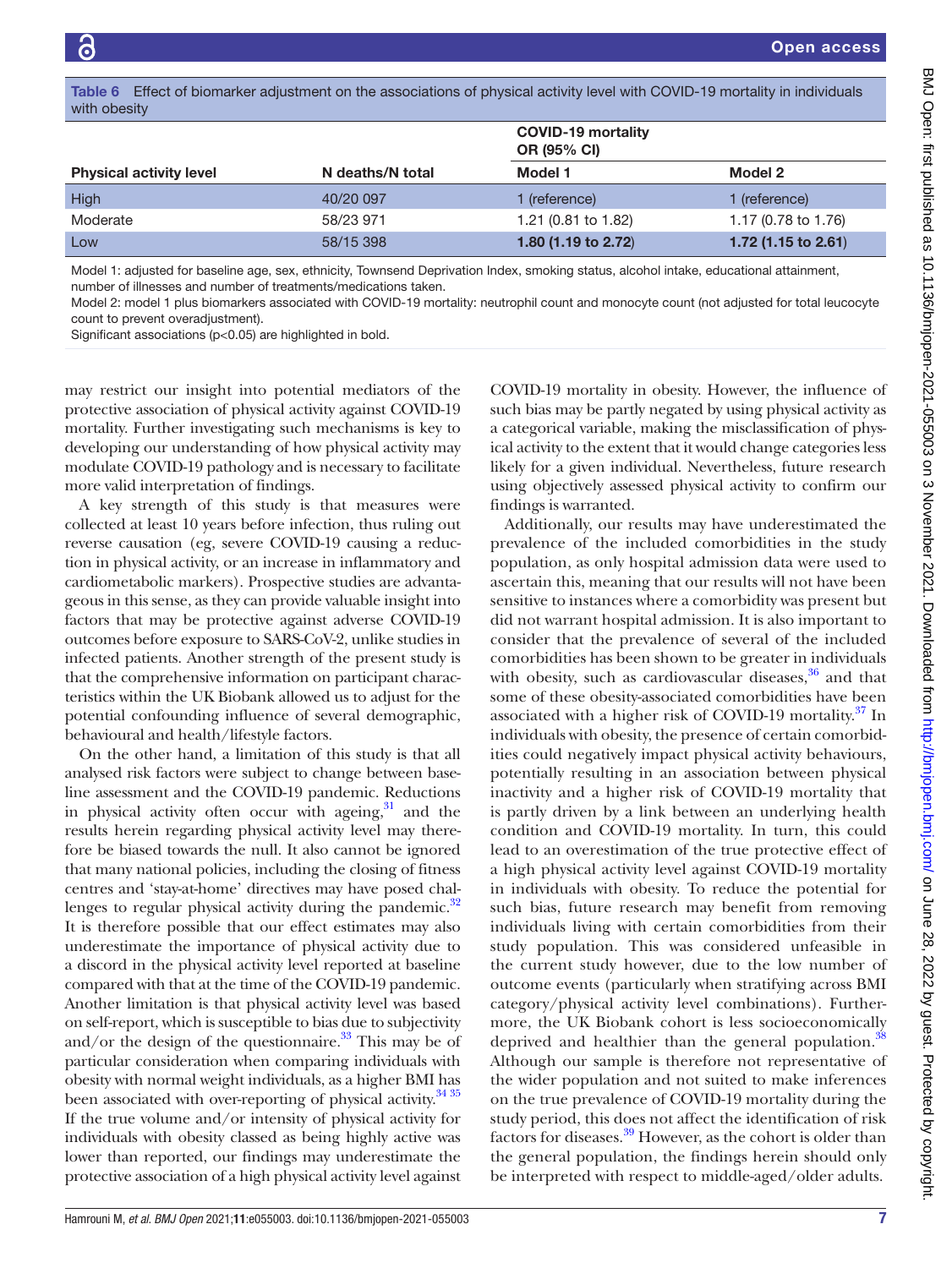#### Open access

To conclude, our results provide evidence indicating the potential for a high physical activity level to protect against COVID-19 mortality in individuals with obesity. However, additional research is required to further elucidate the mechanisms through which this may occur, and to confirm the present findings with the removal of potential bias from using self-reported physical activity and potential confounding from the presence of underlying health conditions in physically inactive individuals. Although the worst of the pandemic may have passed in the UK due to the vaccine rollout, COVID-19 is still inflicting considerable detrimental effects globally, and there is always the possibility of new strains emerging that the vaccine may be less protective against. Therefore, based on the current findings, greater efforts from public health authorities to encourage regular physical activity as a protective measure against COVID-19 should be considered, particularly for individuals with obesity.

Contributors MH and NB conceived the idea for the study. MH conducted the statistical analysis and wrote the manuscript. MJR and AT contributed to the statistical methodology. NB, MJR, AT and DJS critically revised the paper for intellectual content and approved the final manuscript. NB is guarantor for the study.

Funding This research was supported by the National Institute for Health Research (NIHR) Leicester Biomedical Research Centre.

Disclaimer The views expressed are those of the authors and not necessarily those of the NHS, the NIHR or the Department of Health.

Competing interests None declared.

Patient consent for publication Not required.

Ethics approval UK Biobank obtained ethical approval from the North West Multi-Centre Research Ethics Committee (REC reference: 11/NW/03820). All participants gave written informed consent before enrolment in the study. Direct dissemination of the results to participants is not applicable. This study was performed under UK Biobank application number 70184.

Provenance and peer review Not commissioned; externally peer reviewed.

Data availability statement Data are available on reasonable request. Data may be obtained from a third party and are not publicly available.

Supplemental material This content has been supplied by the author(s). It has not been vetted by BMJ Publishing Group Limited (BMJ) and may not have been peer-reviewed. Any opinions or recommendations discussed are solely those of the author(s) and are not endorsed by BMJ. BMJ disclaims all liability and responsibility arising from any reliance placed on the content. Where the content includes any translated material, BMJ does not warrant the accuracy and reliability of the translations (including but not limited to local regulations, clinical guidelines, terminology, drug names and drug dosages), and is not responsible for any error and/or omissions arising from translation and adaptation or otherwise.

Open access This is an open access article distributed in accordance with the Creative Commons Attribution Non Commercial (CC BY-NC 4.0) license, which permits others to distribute, remix, adapt, build upon this work non-commercially, and license their derivative works on different terms, provided the original work is properly cited, appropriate credit is given, any changes made indicated, and the use is non-commercial. See: [http://creativecommons.org/licenses/by-nc/4.0/.](http://creativecommons.org/licenses/by-nc/4.0/)

#### ORCID iDs

Malik Hamrouni <http://orcid.org/0000-0002-5523-5435> David J Stensel<http://orcid.org/0000-0001-9119-8590>

#### **REFERENCES**

<span id="page-7-0"></span>1 Prompetchara E, Ketloy C, Palaga T. Immune responses in COVID-19 and potential vaccines: lessons learned from SARS and MERS epidemic. *[Asian Pac J Allergy Immunol](http://dx.doi.org/10.12932/AP-200220-0772)* 2020;38:1–9.

- <span id="page-7-1"></span>2 Huang Y, Lu Y, Huang Y-M, *et al*. Obesity in patients with COVID-19: a systematic review and meta-analysis. *[Metabolism](http://dx.doi.org/10.1016/j.metabol.2020.154378)* 2020;113:154378.
- <span id="page-7-2"></span>3 Mauvais-Jarvis F. Aging, male sex, obesity, and metabolic inflammation create the perfect storm for COVID-19. *[Diabetes](http://dx.doi.org/10.2337/dbi19-0023)* 2020;69:1857–63.
- <span id="page-7-3"></span>4 Gleeson M, Bishop NC, Stensel DJ, *et al*. The anti-inflammatory effects of exercise: mechanisms and implications for the prevention and treatment of disease. *[Nat Rev Immunol](http://dx.doi.org/10.1038/nri3041)* 2011;11:607–15.
- 5 Woods JA, Hutchinson NT, Powers SK, *et al*. The COVID-19 pandemic and physical activity. *[Sports Med Health Sci](http://dx.doi.org/10.1016/j.smhs.2020.05.006)* 2020;2:55–64.
- <span id="page-7-4"></span>6 da Silveira MP, da Silva Fagundes KK, Bizuti MR, *et al*. Physical exercise as a tool to help the immune system against COVID-19: an integrative review of the current literature. *[Clin Exp Med](http://dx.doi.org/10.1007/s10238-020-00650-3)* 2021;21:15–28.
- 7 Wang M, Baker JS, Quan W, *et al*. A preventive role of exercise across the coronavirus 2 (SARS-CoV-2) pandemic. *[Front Physiol](http://dx.doi.org/10.3389/fphys.2020.572718)* 2020;11:572718.
- <span id="page-7-5"></span>8 Sallis R, Young DR, Tartof SY, *et al*. Physical inactivity is associated with a higher risk for severe COVID-19 outcomes: a study in 48 440 adult patients. *[Br J Sports Med](http://dx.doi.org/10.1136/bjsports-2021-104080)* 2021;55:1099–105.
- <span id="page-7-6"></span>9 Fischer CP, Berntsen A, Perstrup LB, *et al*. Plasma levels of interleukin-6 and C-reactive protein are associated with physical inactivity independent of obesity. *[Scand J Med Sci Sports](http://dx.doi.org/10.1111/j.1600-0838.2006.00602.x)* 2007;17:580–7.
- 10 Loprinzi P, Smit E, Lee H, *et al*. The "Fit but Fat" paradigm addressed using accelerometer-determined physical activity data. *[N Am J Med](http://dx.doi.org/10.4103/1947-2714.136901)  [Sci](http://dx.doi.org/10.4103/1947-2714.136901)* 2014;6:295–301.
- 11 McAuley PA, Chen H, Lee D-C, *et al*. Physical activity, measures of obesity, and cardiometabolic risk: the multi-ethnic study of atherosclerosis (MESA). *[J Phys Act Health](http://dx.doi.org/10.1123/jpah.2012-0068a)* 2014;11:831–7.
- <span id="page-7-7"></span>12 Verch M. COVID-19 vaccines: the pandemic will not end overnight. *[Lancet Microbe](http://dx.doi.org/10.1016/S2666-5247(20)30226-3)* 2021;2:e1.
- <span id="page-7-8"></span>13 Collins R. What makes UK Biobank special? *[Lancet](http://dx.doi.org/10.1016/S0140-6736(12)60404-8)* 2012;379:1173–4.
- <span id="page-7-9"></span>14 Townsend P, Phillimore P, Beattie A. Health and deprivation. inequality and the North\*. *Rev Cuba Hig Epidemiol* 1997;35:48–50.
- <span id="page-7-10"></span>15 Craig CL, Marshall AL, Sjöström M, *et al*. International physical activity questionnaire: 12-country reliability and validity. *[Med Sci](http://dx.doi.org/10.1249/01.MSS.0000078924.61453.FB)  [Sports Exerc](http://dx.doi.org/10.1249/01.MSS.0000078924.61453.FB)* 2003;35:1381–95.
- <span id="page-7-11"></span>16 IPAQ. Guidelines for Data Processing and Analysis of the International Physical Activity Questionnaire (IPAQ)-Short and Long Forms, 2005. Available: [https://biobank.ndph.ox.ac.uk/showcase/](https://biobank.ndph.ox.ac.uk/showcase/ukb/docs/ipaq_analysis.pdf) [ukb/docs/ipaq\\_analysis.pdf](https://biobank.ndph.ox.ac.uk/showcase/ukb/docs/ipaq_analysis.pdf)
- <span id="page-7-12"></span>17 UK Biobank. Blood sample collection, processing and transport, 2011. Available: [https://biobank.ctsu.ox.ac.uk/crystal/crystal/docs/](https://biobank.ctsu.ox.ac.uk/crystal/crystal/docs/Bloodsample.pdf) [Bloodsample.pdf](https://biobank.ctsu.ox.ac.uk/crystal/crystal/docs/Bloodsample.pdf)
- <span id="page-7-13"></span>18 Hamer M, Yates T, Demakakos P. Television viewing and risk of mortality: exploring the biological plausibility. *[Atherosclerosis](http://dx.doi.org/10.1016/j.atherosclerosis.2017.06.024)* 2017;263:151–5.
- 19 Mora S, Cook N, Buring JE, *et al*. Physical activity and reduced risk of cardiovascular events. *[Circulation](http://dx.doi.org/10.1161/CIRCULATIONAHA.107.729939)* 2007;116:2110–8.
- <span id="page-7-14"></span>20 Armstrong J, Rudkin JK, Allen N, *et al*. Dynamic linkage of COVID-19 test results between Public Health England's Second Generation Surveillance System and UK Biobank. *[Microb Genom](http://dx.doi.org/10.1099/mgen.0.000397)* 2020;6:e000397.
- <span id="page-7-15"></span>21 Blair SN, Brodney S. Effects of physical inactivity and obesity on morbidity and mortality: current evidence and research issues. *[Med](http://dx.doi.org/10.1097/00005768-199911001-00025)  [Sci Sports Exerc](http://dx.doi.org/10.1097/00005768-199911001-00025)* 1999;31:S646–62.
- <span id="page-7-16"></span>22 Anderson JW, Konz EC, Frederich RC, *et al*. Long-Term weightloss maintenance: a meta-analysis of US studies. *[Am J Clin Nutr](http://dx.doi.org/10.1093/ajcn/74.5.579)* 2001;74:579–84.
- <span id="page-7-17"></span>23 Kolin DA, Kulm S, Christos PJ, *et al*. Clinical, regional, and genetic characteristics of Covid-19 patients from UK Biobank. *[PLoS One](http://dx.doi.org/10.1371/journal.pone.0241264)* 2020;15:e0241264.
- <span id="page-7-18"></span>24 Hojyo S, Uchida M, Tanaka K, *et al*. How COVID-19 induces cytokine storm with high mortality. *[Inflamm Regen](http://dx.doi.org/10.1186/s41232-020-00146-3)* 2020;40:37.
- <span id="page-7-19"></span>25 Alon R, Sportiello M, Kozlovski S, *et al*. Leukocyte trafficking to the lungs and beyond: lessons from influenza for COVID-19. *[Nat Rev](http://dx.doi.org/10.1038/s41577-020-00470-2)  [Immunol](http://dx.doi.org/10.1038/s41577-020-00470-2)* 2021;21:49–64.
- 26 Hu B, Huang S, Yin L. The cytokine storm and COVID-19. *[J Med](http://dx.doi.org/10.1002/jmv.26232)  [Virol](http://dx.doi.org/10.1002/jmv.26232)* 2021;93:250–6.
- 27 Parasher A. COVID-19: current understanding of its pathophysiology, clinical presentation and treatment. *[Postgrad Med J](http://dx.doi.org/10.1136/postgradmedj-2020-138577)* 2021;97:312–20.
- <span id="page-7-20"></span>28 Johannsen NM, Priest EL, Dixit VD, *et al*. Association of white blood cell subfraction concentration with fitness and fatness. *[Br J Sports](http://dx.doi.org/10.1136/bjsm.2008.050682)  [Med](http://dx.doi.org/10.1136/bjsm.2008.050682)* 2010;44:588–93.
- 29 Michishita R, Shono N, Inoue T, *et al*. Effect of exercise therapy on monocyte and neutrophil counts in overweight women. *[Am J Med](http://dx.doi.org/10.1097/MAJ.0b013e3181c6a980)  [Sci](http://dx.doi.org/10.1097/MAJ.0b013e3181c6a980)* 2010;339:152–6.